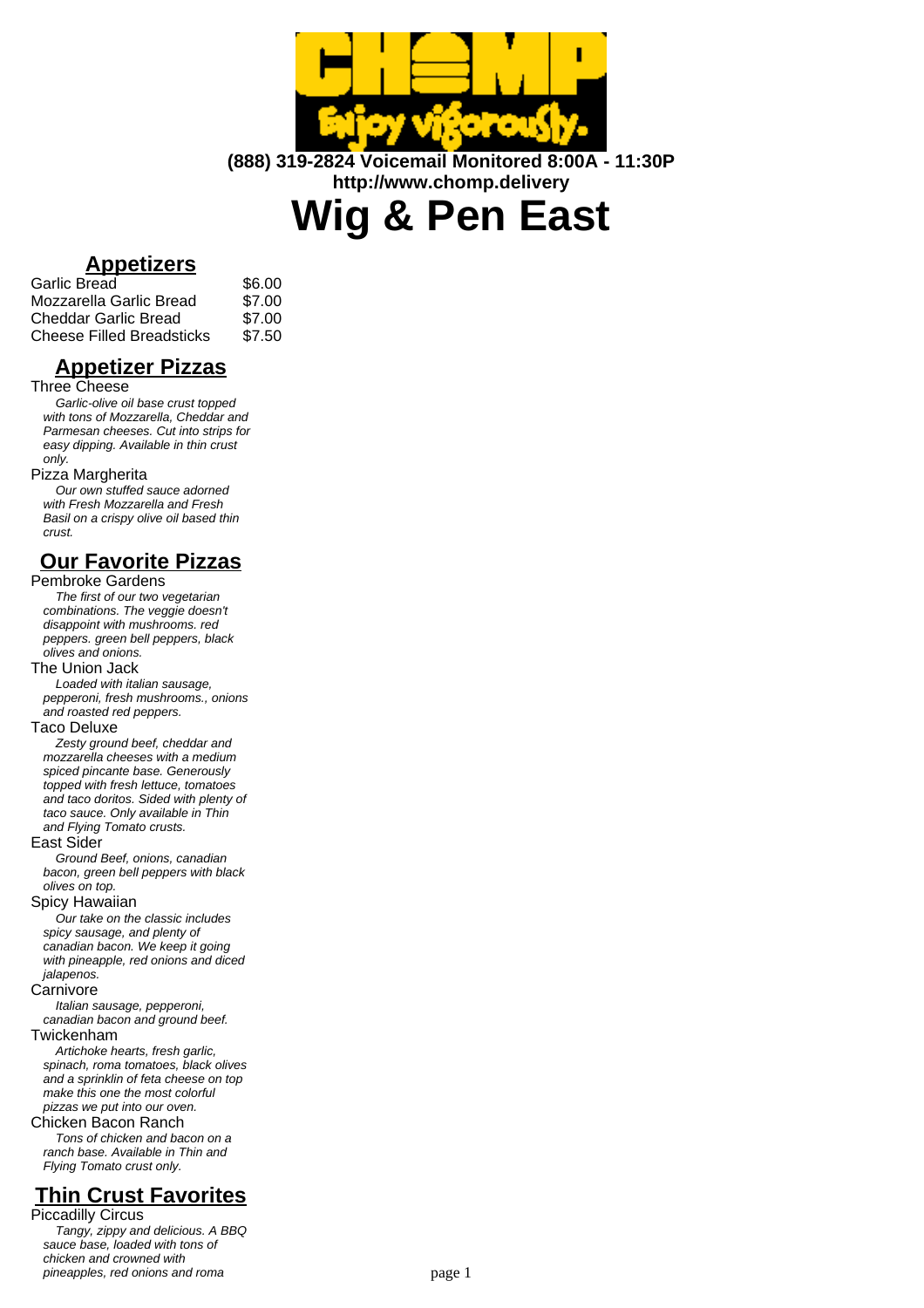#### tomatos.

#### Pesto Chicken

Sumptuous chunks of garlic chicken, artichoke hearts and spinach reside underneath the mozzarella while red bell peppers and a sprinkling of feat cheese cap the top of this thin crust pizza loaded with our pesto sauce base. Pesto DOES NOT contain nuts.

#### Hot BBQ

We take our Hot BBQ wings sauce and load this thin crust pizza with garlic chicken, cheddar cheese, roma tomatoes, diced jalapenos and pineapple.

#### Chicken Alfredo

A rich, creamy alfredo base with a generous portion of chicken and topped with red onions and bacon bits.

### Buffalo Chicken

No bones here, just a classic buffalo wing base, tons of cheddar and mozzarella cheeses and more chicken than your average dozen. Accented with a fresh combination of diced tomatoes and red onions.

## **Build Your Own Pizza**

### **Pick your favorite crust then add your toppings**

Thin Crust 10" \$11.00 A traditional pizza. Thin. Crispy. Delicious. Thin Crust 12" \$15.00 A traditional pizza. Thin. Crispy. Delicious. Thin Crust 14" \$18.00 A traditional pizza. Thin. Crispy. Delicious. Flying Tomato 10" \$15.00 A pan-style version of our thin,. Loaded with mozzarella and topped with fresh tomato slices. Flying Tomato 12" \$19.00 A pan-style version of our thin,. Loaded with mozzarella and topped with fresh tomato slices. Flying Tomato 14" \$22.00 A pan-style version of our thin,. Loaded with mozzarella and topped with fresh tomato slices. Chicago Style Stuffed 10" \$15.00 Our rendition of the Second City Classic loaded with your favorite ingredients. Stuffed thick and saucy. Chicago Style Stuffed 12" \$19.00 Our rendition of the Second City Classic loaded with your favorite ingredients. Stuffed thick and saucy. Chicago Style Stuffed 14" \$22.00 Our rendition of the Second City Classic loaded with your favorite ingredients. Stuffed thick and saucy.

## **Pasta**

The Wigatoni **\$12.00** Rotini and Mostaccoli noodles topped with your choice of either mild or spicy sausage, layered with a seasoned marinara and smothered in mozzarella. Served with 2 pieces of garlic bread. The Vegetoni \$12.00 Vegetarian version of our Wigatoni topped with mushrooms, yellow onions and red bell peppers. The Chickatoni **\$12.00** Rotini and Mostaccioli noodles topped with Chicken, Red Onions, and Bacon. We smother it in alfredo

sauce and mozzarella. Served with 2